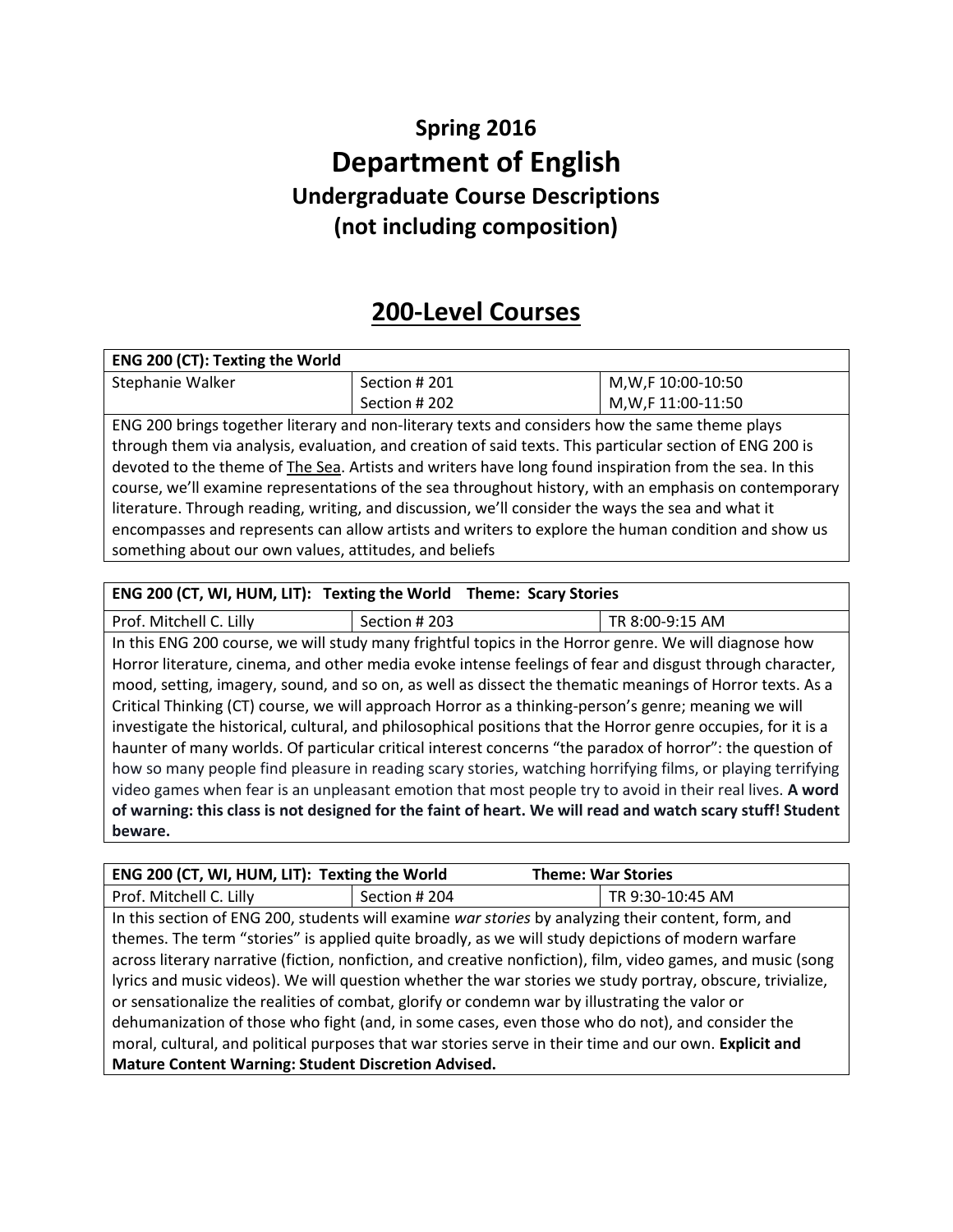### **ENG 200H (CT, WI, HUM, LIT): Texting the World Theme: Monsters**

| Professor Abby Daniel                                                                                     | Section #201                                                                                            | MWF 9:00am-9:50am CH 353 |  |
|-----------------------------------------------------------------------------------------------------------|---------------------------------------------------------------------------------------------------------|--------------------------|--|
|                                                                                                           | In this class we will delve into the way monsters are represented in society through representations of |                          |  |
|                                                                                                           | pop-culture to representations of the 'monstrous Other,' including examples such as the undead          |                          |  |
|                                                                                                           | (vampires and zombies), the fantastic (Frankenstein's creature and the Mothman, the Fly man), and the   |                          |  |
| proper monster. This class will examine different aspects of cultural representations of monsters. By the |                                                                                                         |                          |  |
| end of the semester you will understand the various representations of the monster as "other" and also    |                                                                                                         |                          |  |
| as "self." This course will also explore the multiple perspectives of why humans need for the monstrous   |                                                                                                         |                          |  |
|                                                                                                           | and monsters that hide in the shadows. This course has three major papers/projects and mandatory        |                          |  |
| rough drafts and peer reviews. The major project for the course will be a culmination of what you have    |                                                                                                         |                          |  |
| learned in the class presented as a multimedia project presentation.                                      |                                                                                                         |                          |  |

| ENG 200H (CT, WI, HUM, LIT): Texting the World |             | <b>Theme: Animals in Literature</b> |                |
|------------------------------------------------|-------------|-------------------------------------|----------------|
| Daniel O'Malley                                | Section 202 |                                     | TR 11:00-12:15 |
|                                                | Section 204 |                                     | TR 4:00-5:15   |

Artists and writers have long found inspiration in the animal world. From ancient cave paintings to Aesop's fables to the literature of today, animals appear in a variety of roles. In this course, we'll examine representations of animals in contemporary literature. We'll explore animals as symbols and as subjects. We'll encounter animal characters and animal points of view. And through reading, writing, and discussion, we'll consider the ways these non-human animals can allow artists to explore distinctly human concerns and show us something about our own values, attitudes, and beliefs. Discussion will be a major component of this class. Assignments will combine critical and creative elements and include low-, medium-, and high-stakes writing projects. Students will have the opportunity to think critically about the work of published authors as well as to generate creative work of their own.

### **ENG 200H (CT, WI, HUM, LIT):Texting the World Theme: The Rhetoric of Death Narratives**

| l Professor Kristin Steele | Section # 203 | MW 4-5:15<br>ں اے ، ل |
|----------------------------|---------------|-----------------------|
|----------------------------|---------------|-----------------------|

Across cultures, we have several common narratives we read, hear, and watch. For this course, we'll focus on one of the most universal of those themes: death. We'll study how both literary and nonliterary texts consider our theme and how death narratives play throughout each. We'll give special attention to the language used within each text's exploration, as well as ask several critical questions: How do our first experiences with death or trauma affect our identity? How do socioeconomic backgrounds or religions affect our death rhetoric? How does our mass media's coverage of death, whether by accident, war, or natural disaster, affect our relationship to it? And finally, how do writers use memory, historical fact, or even humor to reflect on their experiences?

### **ENG 203 (WI, MC, HUM, LIT): Appalachian Literature**

Professor Brooks Rexroat | Section # 201 | MWF 9-9:50

Through analytic writing, collaborative projects, and guided classroom discussion, this course explores the work of contemporary Appalachian writers representing the region's diverse range of social, economic, political, and geographic backgrounds and working in the genres of fiction, poetry, creative nonfiction, and graphic literature.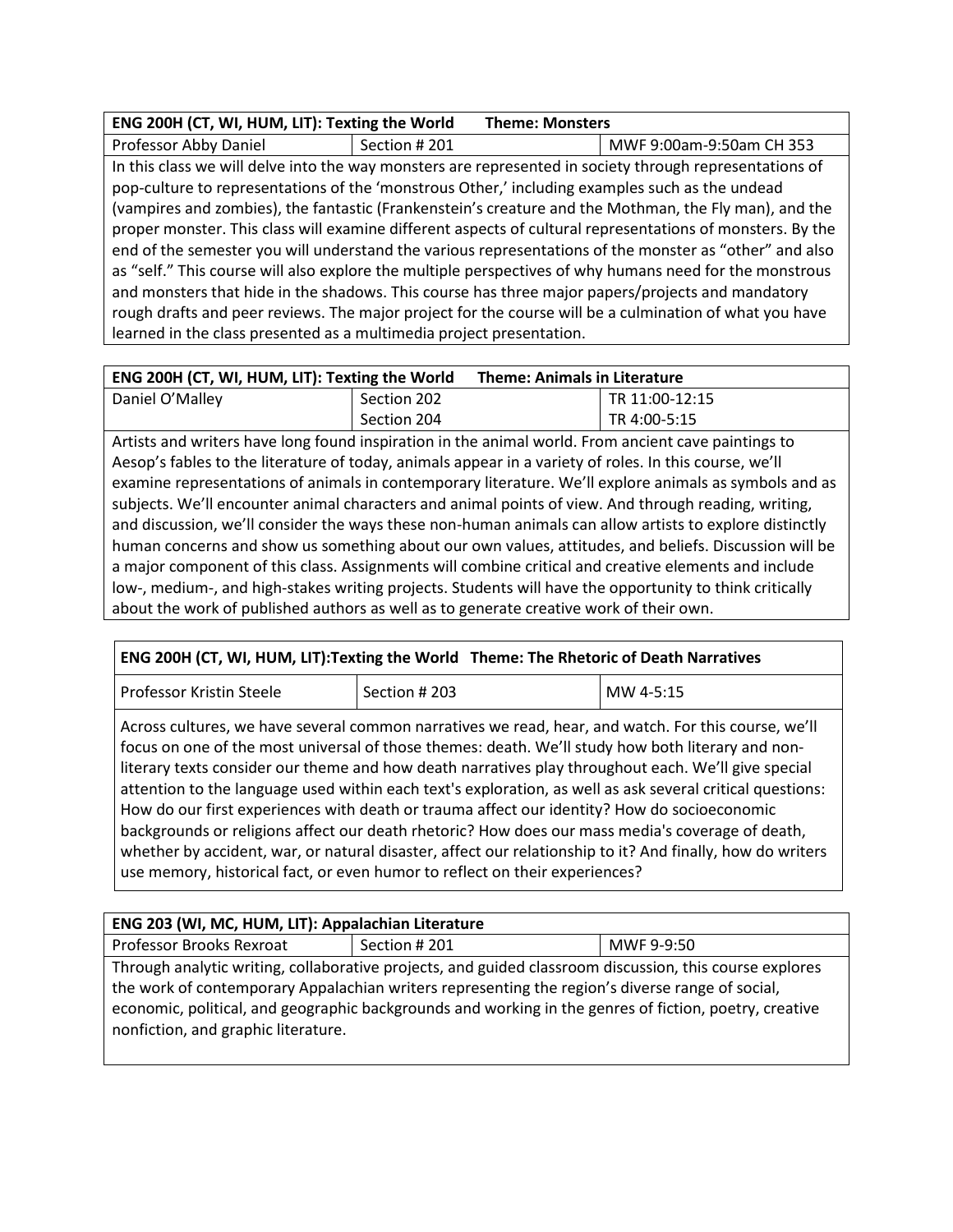| ENG 205 (CT, WI, HUM, LIT): Popular Literature Theme: Spy and Espionage Fiction |  |  |
|---------------------------------------------------------------------------------|--|--|
|                                                                                 |  |  |

Dr. Jim Riemer Section # 201 | Online In this class you will be reading, discussing, and writing about a range of popular literary texts in the popular genre of espionage and spy fiction. You will be examining how these texts relate to the historical, cultural contexts in which they were written and how they are both a reflection of and reaction to those contexts, with particular emphasis on the period of the Cold War. You will be examining how these texts contributed to our popular ideas about spies and espionage, how they reflected and shaped our ideas about the nature and ethics of espionage and intelligence operations, and how they reflected and shaped our ideas about America and Britain's relationships to their international political adversaries (e.g., the Nazis, the Communists.) You will also examine how more contemporary popular texts have re-envisioned, deconstructed, and re-imagined the espionage and spy genre. The main assignments will include informal individual writing and critical thinking activities, online discussion boards, and some tests that include an essay part.

Dr. Jim Riemer Section # 202 Online In this class you will be reading, discussing, and writing about a range of popular literary texts and about the American Wild West. You will be exploring how these texts contributed to popular ideas about the West, during the 19<sup>th</sup> century and the early years of the 20<sup>th</sup> century, and how they continue to shape our ideas about the West, as well as our cultural identity as Americans. You will also examine how more contemporary popular texts including movies and graphic novels have re-envisioned, reassessed, and reinvented the earlier popular ideas about the Wild West. The main assignments will include informal individual writing and critical thinking activities, online discussion boards, and some tests that include an essay part.

### **ENG 209 (WI, HUM, LIT): Literature of Fantasy**

| _____        | .                 |        |
|--------------|-------------------|--------|
| Gwenyth Hood | Sections 201, 202 | Inlini |
|              |                   |        |

This survey explores fantasy literature from its origins in mythology to its current status as a modern genre usually contrasted with realism. Beginning with *The Golden Ass*, a novel length narrative from the days of the Roman Emperor Marcus Aurelius (second century AD), we will proceed all the way up to the present, sampling works by the Brothers Grimm, Charles Perrault, Hans Christian Andersen, C. S. Lewis, Margaret Atwood, Angela Carter and Mercedes Lackey. We conclude with the epic fantasy of J. R. R. Tolkien, *The Hobbit* and *The Lord of the Rings*, a major work of the twentieth century which synthesizes and harmonizes many aspects of Fantasy Literature. As this is a Writing Intensive (WI) course, one of its goals is to improve student writing. Students will have the opportunity to revise Essay 1 after it is graded. For Essay 3, they can choose between a creative work or an analytical essay. There will be weekly journals and discussions, as well as weekly prompts to respond to readings and practice formal documentation.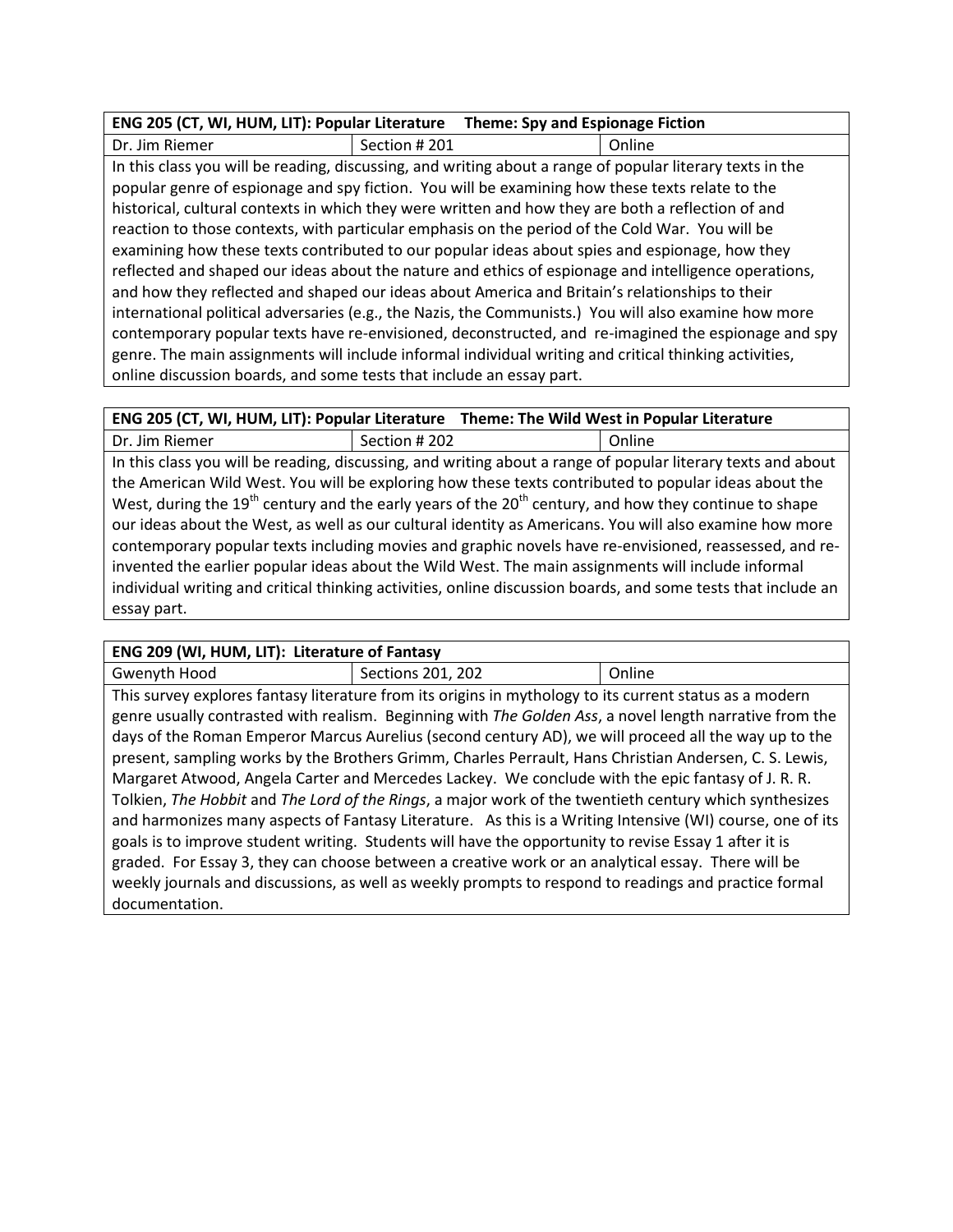| ENG 210 (WI, HUM, LIT): Autobiography                                                                                                                                                                                                                                                                                                                    |             |                                                                                                                                                                                                                                                                                                                                  |  |
|----------------------------------------------------------------------------------------------------------------------------------------------------------------------------------------------------------------------------------------------------------------------------------------------------------------------------------------------------------|-------------|----------------------------------------------------------------------------------------------------------------------------------------------------------------------------------------------------------------------------------------------------------------------------------------------------------------------------------|--|
| Professor Kristin Steele                                                                                                                                                                                                                                                                                                                                 | Section 201 | MWF 11-11:50                                                                                                                                                                                                                                                                                                                     |  |
| How do we tell the truth about our lives? How does memory both help us and confine us when it<br>long-form contemporary autobiographical writing. In our discussion, we will explore how writers<br>that process. Finally, students will create their own autobiographical work that synthesizes careful<br>reflection on readings and class discussion. |             | comes to storytelling? What is the nature of identity and how are our identities influenced by culture,<br>language, and place? In this course, we will consider these questions as we read a variety of short- and<br>create characters out of the self, as well as the sociopolitical and personal obstacles they encounter in |  |

### **ENG 213 (WI, HUM, LIT): Good Poems**

| Kateryna Schray | Section # 201 | MW 2:00-3:15 |
|-----------------|---------------|--------------|
|                 |               |              |

You don't have to be an English major to enjoy poetry. Poems aren't scary. They're not any harder to read than any other form of writing and, in some ways, a lot more FUN. And you already have some sense of how they work:

- You may not know that Demi Lovato's lines "Don't wanna break your heart / Wanna give your heart a break" form a *chiasm*, but you do know that the words of the first line are reversed in the second line.
- You may not immediately identify Adam Lambert's refrain "And now I know my heart is a ghost town" as a *metaphor*, but you do immediately recognize that the setting he is describing is dismal.
- And while you wouldn't necessarily think of the word *allusion* upon hearing Walk the Moon's "My disco tec Juliet teenage dream," you know instantly that this is a reference to Shakespeare's play.
- You don't need to know the terms *imagery* or *antithesis* to appreciate the latest hits by Luke Bryan or Lady Antebellum. And so on.

Like the lyrics you hear on the radio, poems are riddles waiting to be solved, mysteries waiting to be explored, arguments waiting to be heard, heartaches waiting to be healed, and fireworks waiting to be lit. And they're waiting for YOU. In this course, we'll take a leisurely and extended look at 24 short poems, and I promise to do my best to get you to love them.

| <b>ENG 214 (WI): Introduction to Comics</b> |               |        |
|---------------------------------------------|---------------|--------|
| Dr. Jim Riemer                              | Section # 203 | Online |

In this class you will be reading, discussing, and writing about comics and graphic narratives. You will be learning to analyze the visual and graphic narrative techniques in these texts and how those techniques are used by the writers and artists to develop characters, illustrate conflicts, create suspense, and develop themes. While the comics and graphic narrative you will be reading treat a range of themes and issues, we will be giving particular focus to how those texts develop themes and address issues related to the depiction of violence, gender roles, and ideas about justice. You will be reading comics featuring Wonder Woman, Batman, Jonah Hex, and the Green Turtle, as well as a graphic novel of your choice. The main assignments will include informal individual writing and critical thinking activities, online discussion boards, a literary analysis essay, and a PowerPoint slideshow project.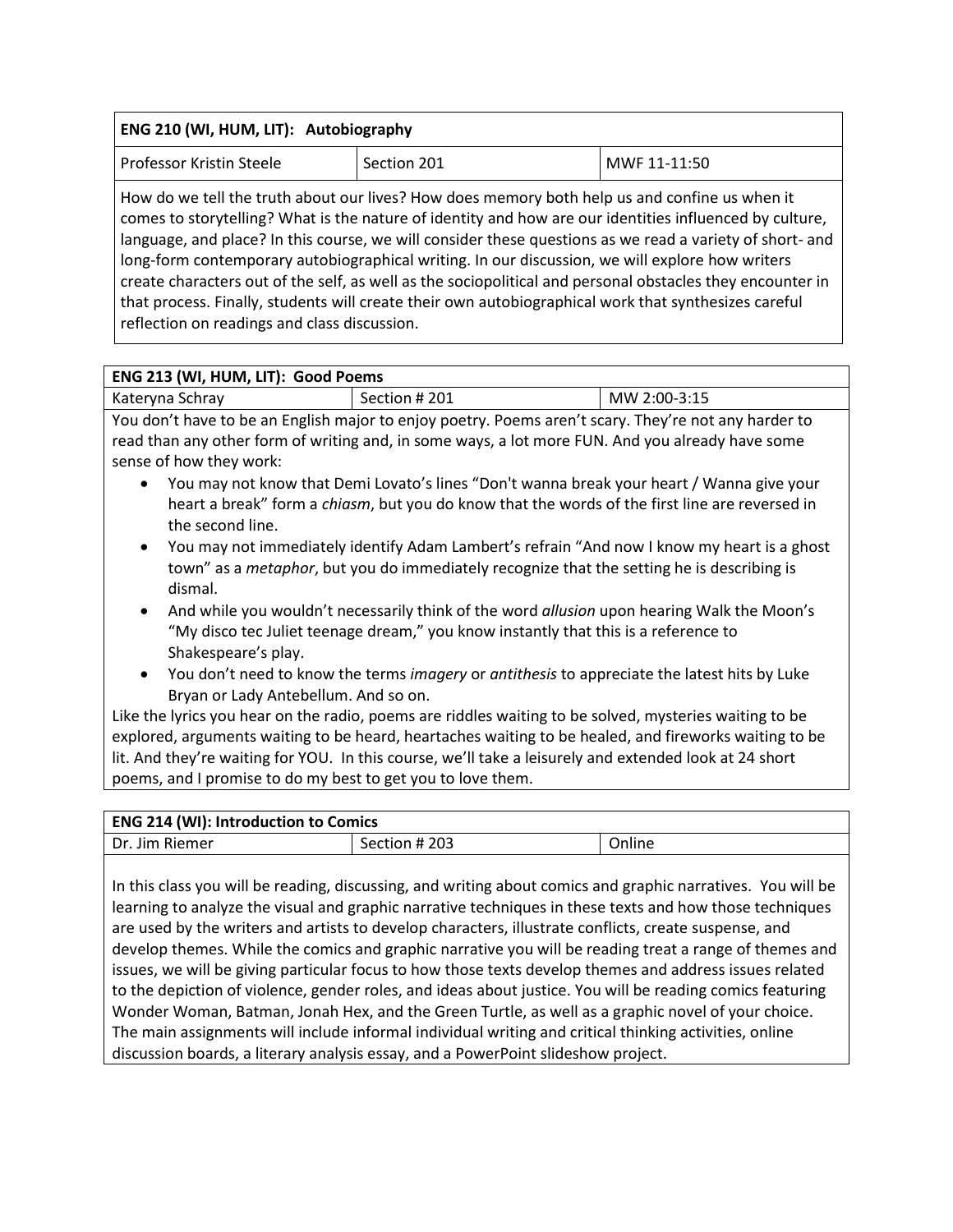| ENG 215 (WI, HUM, LIT): Good Novels                                                                        |              |                 |  |
|------------------------------------------------------------------------------------------------------------|--------------|-----------------|--|
| Dr. Anthony J. Viola                                                                                       | Section #201 | TuTh 12:30-1:45 |  |
| The focus of this course will introduce students to some of the basic criteria of the novel. There will be |              |                 |  |

an emphasis on structure (for example, prologue, epilogue, chapter, linear plot, single narration, and the overall content and formatting of text). There will be a comparison of novels that follow a traditional structure to those whose structure is more experimental. Additionally, throughout the term, students will receive written and verbal feedback regarding their writing. Writing assignments will have specific criteria for students to follow. In order to succeed in this course, students must complete all of the assigned readings and be prepared and willing to actively engage with the exercises and assignments.

| <b>ENG 221 (WI, MC, HUM, LIT): Postcolonial Literature</b> |                     | <b>Hospitality in Postcolonial Literature</b> |        |
|------------------------------------------------------------|---------------------|-----------------------------------------------|--------|
| Dr. Puspa Damai                                            | Section # 201 & 202 |                                               | ONLINE |

In this course, I invite you to study with me a few books, films and essays dwelling on the history and culture of hospitality in the East and the West. If colonization takes European explorers to places such as Asia, Africa, and the Americas, decolonization has brought immigrants and visitors from the colonies to the metropolitan centers in the West. These historical encounters between people from different cultures and historical backgrounds underscore the importance of hospitality in postcolonial literature. In fact, hospitality or its absence enables us to better understand colonial violence and postcolonial resistance. Some of the stories we study in this course tell us about the guests or hosts from far-away lands such as Afghanistan, India, and Pakistan; others describe the challenges created by visitors in our own neighborhoods in West Virginia. We will read novels about a family's ethical dilemma involving whether to receive or report illegal immigrants from Mexico, and in some novels we will encounter guests marked "other" for their ethnicity, religion or sexual orientation. While encouraging us to celebrate multiculturalism and cosmopolitanism, these narratives will help us ask: have we been good hosts or guests to one another? Is hospitality possible in the age of global violence, empire and capitalism?

Assignments will include quizzes, short response papers, presentations and one analytical paper.

### **ENG 225 (WI, HUM, LIT): Southern Literature**

| Dr. Joel Peckham JR                              | Section #201                                                                                 | TR 2:00-3:15 |
|--------------------------------------------------|----------------------------------------------------------------------------------------------|--------------|
|                                                  | "Tell about the South What do they do there? How do they live there? Why do they?"—Shreve to |              |
| Quentin Compson in Faulkner's Absolom!, Absalom! |                                                                                              |              |

*Southern Literature* is a writing intensive literature course in which students will explore the work of both canonical and non-canonical southern poets, essayists, fiction writers and playwrights through the lens of "aberrant" texts—dangerous works that probe and push the cultural boundaries of the region, exposing what is glorious and grotesque, beautiful and tragic in literature extending from Poe's "Fall of the House of Usher" to Dorothy Allison's *Bastard out of Carolina.* In some way, each of these texts, "tell about the south." And students will engage with them through assignments that ask them to explore the literature within a cultural and historical context, examining how these writers and their works, resist, shape and are shaped by the beliefs, codes, events and forces that surround them. In so doing Writers explored will include E.A. Poe, Jean Toomer, Tennessee Williams, William Faulkner, Eudora Welty, James Dickey, Ernest Gaines, Minnie Bruce Pratt, Dorothy Allison and others.

Assignments will include low-, medium-, and high-stakes writing (reading responses, creative reflections, and one researched analytical essay) as well as one multimedia project.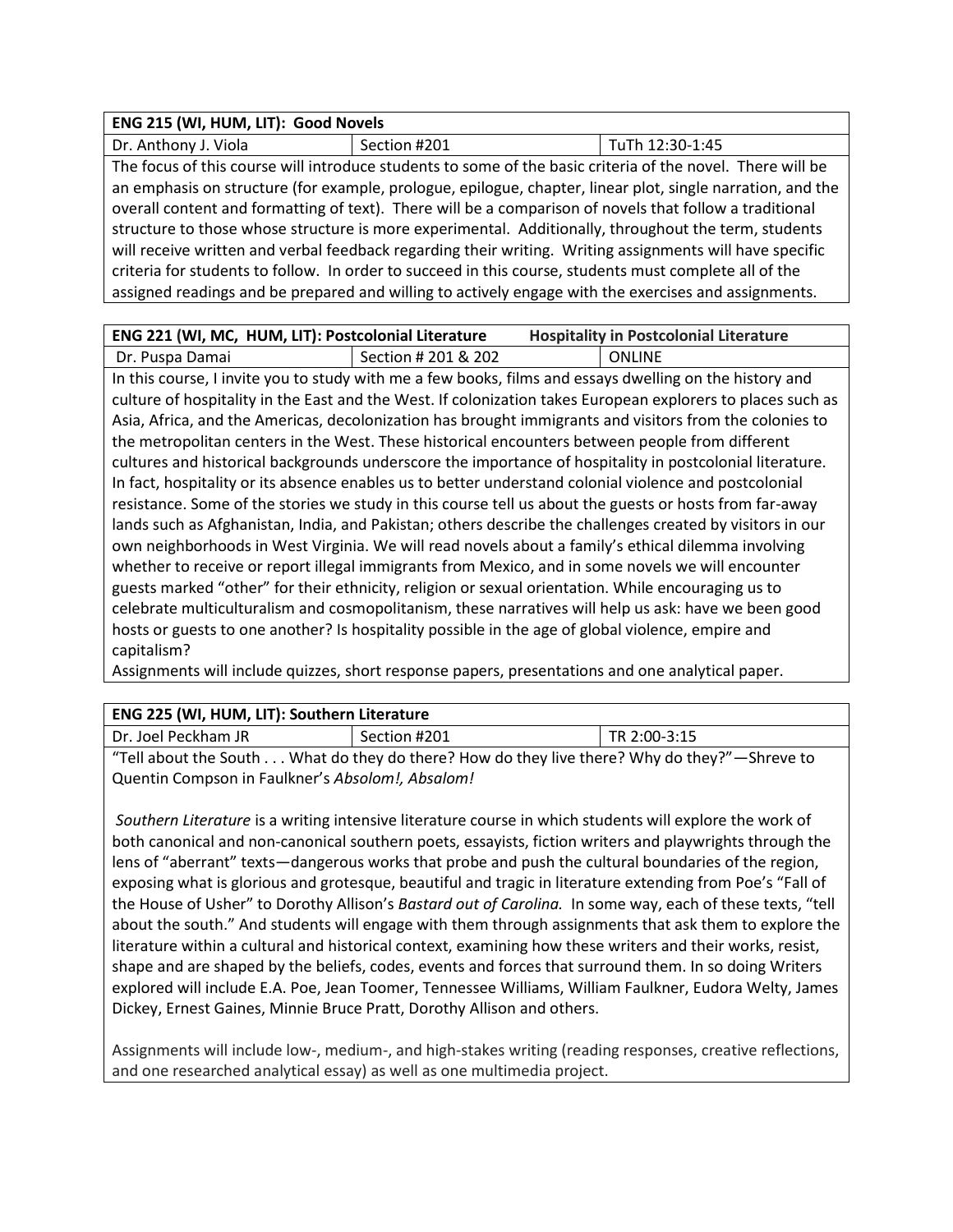| ENG 225 (WI, HUM, LIT): Southern Literature                                                           |               |        |  |
|-------------------------------------------------------------------------------------------------------|---------------|--------|--|
| Dr. John Young                                                                                        | Section # 202 | Online |  |
| This course focuses on the study of selected writers of the American South from the beginnings to the |               |        |  |

present, with special attention to writers after 1920. Following representative samples of fiction, poetry, drama, and essays from that period, we will conclude with an extended examination of Flannery O'Connor's *Everything That Rises Must Converge*. Requirements include weekly responses, midterm and final exams, and a close reading paper.

| ENG 231 (WI, HUM, LIT): Good Stories                                                                  |                                                                                                              |               |  |  |
|-------------------------------------------------------------------------------------------------------|--------------------------------------------------------------------------------------------------------------|---------------|--|--|
| Daniel O'Malley                                                                                       | Section # 201                                                                                                | TR 12:30-1:45 |  |  |
|                                                                                                       | Some writers suggest that short stories serve merely as practice for novel-writing. Others suggest that,     |               |  |  |
|                                                                                                       | with their compressed form, stories are a more demanding, less forgiving mode to work in. And still          |               |  |  |
|                                                                                                       | other writers find themselves arguing about what exactly a short story is, or what it can be. In this class, |               |  |  |
|                                                                                                       | we'll read and discuss a variety of contemporary short stories. We'll situate these stories in a historical  |               |  |  |
| context. We'll analyze writing techniques and examine how the stories have been constructed. We'll    |                                                                                                              |               |  |  |
| focus both on what the stories are saying and on how they're saying it. And we'll work toward our own |                                                                                                              |               |  |  |
| definition of what a "good story" might be. Discussion will be a major component of this class.       |                                                                                                              |               |  |  |
|                                                                                                       | Assignments will combine critical and creative elements and include low-, medium-, and high-stakes           |               |  |  |
|                                                                                                       | writing projects. Students will have the opportunity to think critically about the work of published         |               |  |  |
| authors as well as to generate creative work of their own.                                            |                                                                                                              |               |  |  |

### **ENG 232 (WI, HUM, LIT): Good Films**

| Professor Ian Nolte | Section 201 | TR 11:00-12:15 |
|---------------------|-------------|----------------|
|                     |             |                |

In this course, we will examine film as a literary text. First, we will study film as a medium for narrative. How are stories told in film? Then we will look at some of the technical aspects of film form. How are these stories made and put together? Finally, we will explore critical approaches to writing about film. How can we analyze what these stories say? We will watch eleven feature films and a collection of short films ranging from romantic comedies to film noir to science fiction. We will study, write about, and discuss what we love about movies, how they are made, and how they influence our culture.

| ENG 232 (WI, HUM, LIT): Good Films |               | <b>Out West: Depicting the American Frontier and Its Aftermath</b> |
|------------------------------------|---------------|--------------------------------------------------------------------|
| Dr. Forrest Roth                   | Section # 204 | TR 5:30-6:45                                                       |

Since the proclamation of its demise in Frederick Jackson Turner's academic study in 1893, the American Frontier has arguably taken on a near-mythical presence in this country's history and the collective imagination of all Americans. The cinematic treatment of "the Wild West" over the last few decades, to be sure, has accordingly tried to recreate the Frontier within this imagination, spawning fantastic and sometimes flawed visions of a country that may seem wholly foreign to us latter-day Americans. To delve into both the historical and cultural implications of these visions, this course will show a selection of the more notable films set during the days of the Frontier, such as *Jeremiah Johnson*, *Little Big Man*, and *Dances With Wolves*, as well as the more modern implications of what the end of the Frontier has brought, including *There Will Be Blood*, *Smoke Signals*, and *No Country for Old Men*. Students will be required to write periodic responses to these films, with a short research assignment in culmination of the course material.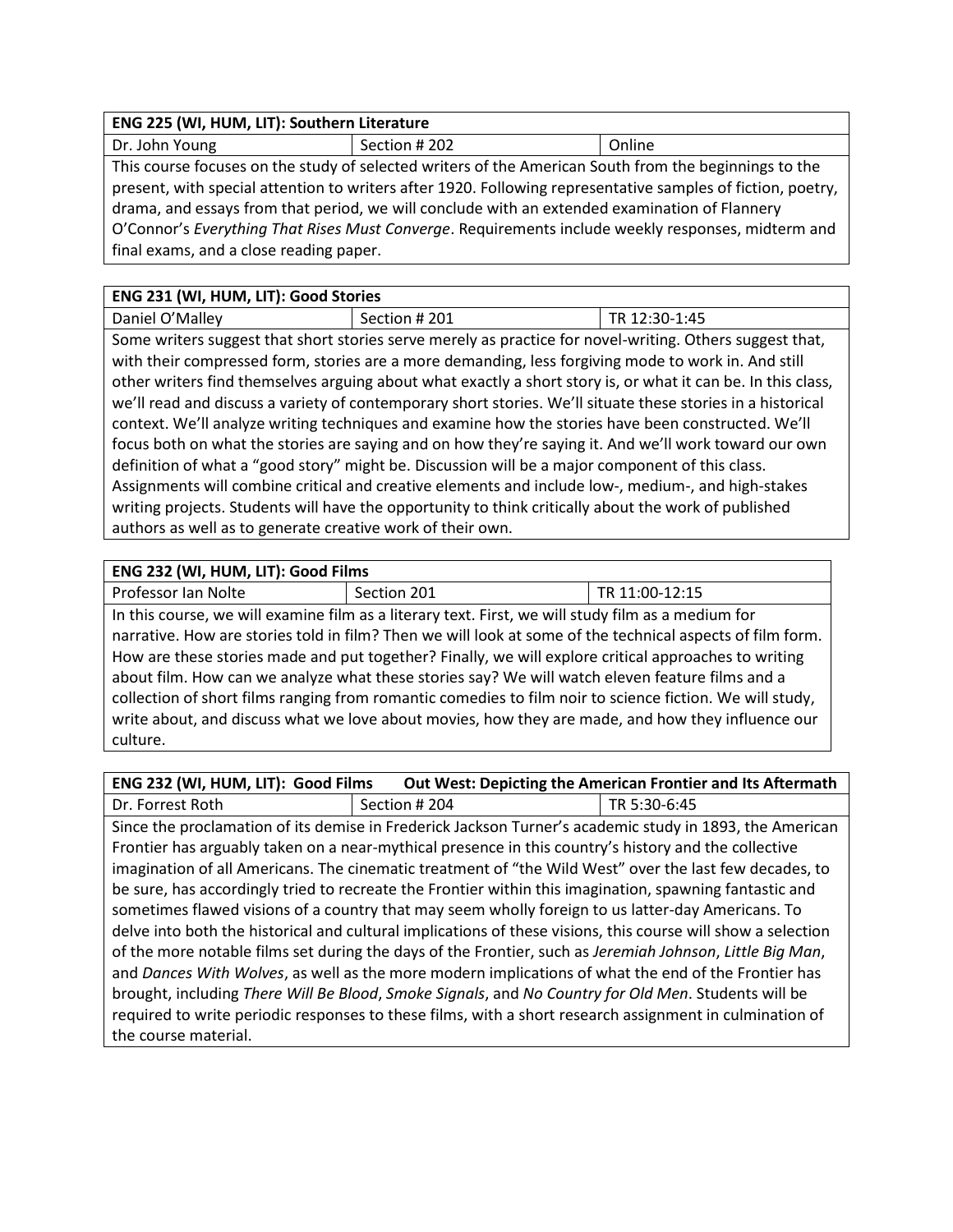| ENG 232 (WI, HUM, LIT): Good Films | <b>Adventures in Film Genre</b> |     |
|------------------------------------|---------------------------------|-----|
| Dr. Britton C. Lumpkin             | Section # 205                   | WEB |

Our focus for this film course will be on some of the major cinematic films genres such as the musical, the western, the horror film, the science fiction film, the action blockbuster, and film noir. These genres have influenced contemporary films in numerous ways and are worth exploring. In addition to acquiring a working knowledge of film terms and film technique, the class will examine these film genres and the various messages these genres convey to viewers. Issues regarding gender, race, class, nationhood, technology, humanity, morality, family, justice, and humor will be just a few of the subjects that we may end up exploring over the course of the semester when watching and discussing these films.

### **ENG 235 (WI, HUM, LIT): Crime and Sensation Literature**

Professor Abby Daniel | Section # 201 | MWF 10:00-10:50am

In this class we will delve into the way the media, literature, and the arts have sensationalized crime through different crime genres. This class will examine different aspects of crime and sensation through lectures, discussion, research, and writing. By the end of the semester, you will understand the different types of crime genres, while also exploring why society is infatuated with crime and sensationalizing it. This course has three major papers/projects and mandatory rough drafts and peer reviews. The major project for the course will be a culmination of what you have learned in the class presented as a multimedia project presentation. As the semester progresses, the class will look at literary analysis, crime theories and examine how different historical periods have viewed crime. This course is designated as humanities requirement and a writing intensive (WI) class. In this course you will be asked to write and analyze texts in non-academic and academic genres and subjects, and you will be asked to write and reflect on those texts. This ENG 235 course will teach students how to analyze literature and students will learn to conduct ongoing research throughout the semester culminating in a larger research project, which will prepare students for research in their perspective fields of study.

### **ENG 235 (WI, HUM, LIT): Crime and Sensation Literature**

| Prof. Mitchell C. Lilly                                                                                  | Section # 202                                                                                            | TR 12:30-1:45 PM |  |
|----------------------------------------------------------------------------------------------------------|----------------------------------------------------------------------------------------------------------|------------------|--|
|                                                                                                          | A group of strangers, each with a secret to hide, are brought together for an unknown purpose before     |                  |  |
|                                                                                                          | being murdered one by one. In plain sight of an entire town, two men with long knives look to kill the   |                  |  |
|                                                                                                          | man who disgraced their sister. And after his wife's disappearance, the little sins of a husband and the |                  |  |
| secrets of a marriage are laid bare for a ravenous public to pick apart and obsess over.                 |                                                                                                          |                  |  |
| In this class, we will investigate crime and mystery fiction by looking at some illustrative yet diverse |                                                                                                          |                  |  |
| works in the genres of crime literature. We will inspect the history, content, and themes of detective   |                                                                                                          |                  |  |
|                                                                                                          | stories, crime confessionals, who-dun-its, true crime fiction, and real mystery genres. Most important,  |                  |  |
| we will read stories so good and so sensational they're criminal!                                        |                                                                                                          |                  |  |

### **ENG 240 (WI, MC, HUM, LIT): African American Literatures**

Dr. John Young  $\vert$  Section # 201 MW 4-5:15

This course will ask what makes African American literature "African American," by investigating a range of classic and contemporary texts that focus on the enduring impact of slavery on American culture, from *Clotel*, a 19<sup>th</sup>-century novel written in response to rumors (confirmed in the late 20<sup>th</sup> century) of Thomas Jefferson's children with one of his slaves, to *Citizen*, a 2014 collection of prose poems, essays, and photographs that analyze social perceptions of race in an ostensibly "post-black" era. Other readings include novels that play with the conventions of time and narrative, a Harlem Renaissance portrait of the phenomenon of racial passing, and a graphic novel about the slave rebellion led by Nat Turner. Requirements include regular responses, a longer critical paper, and two exams.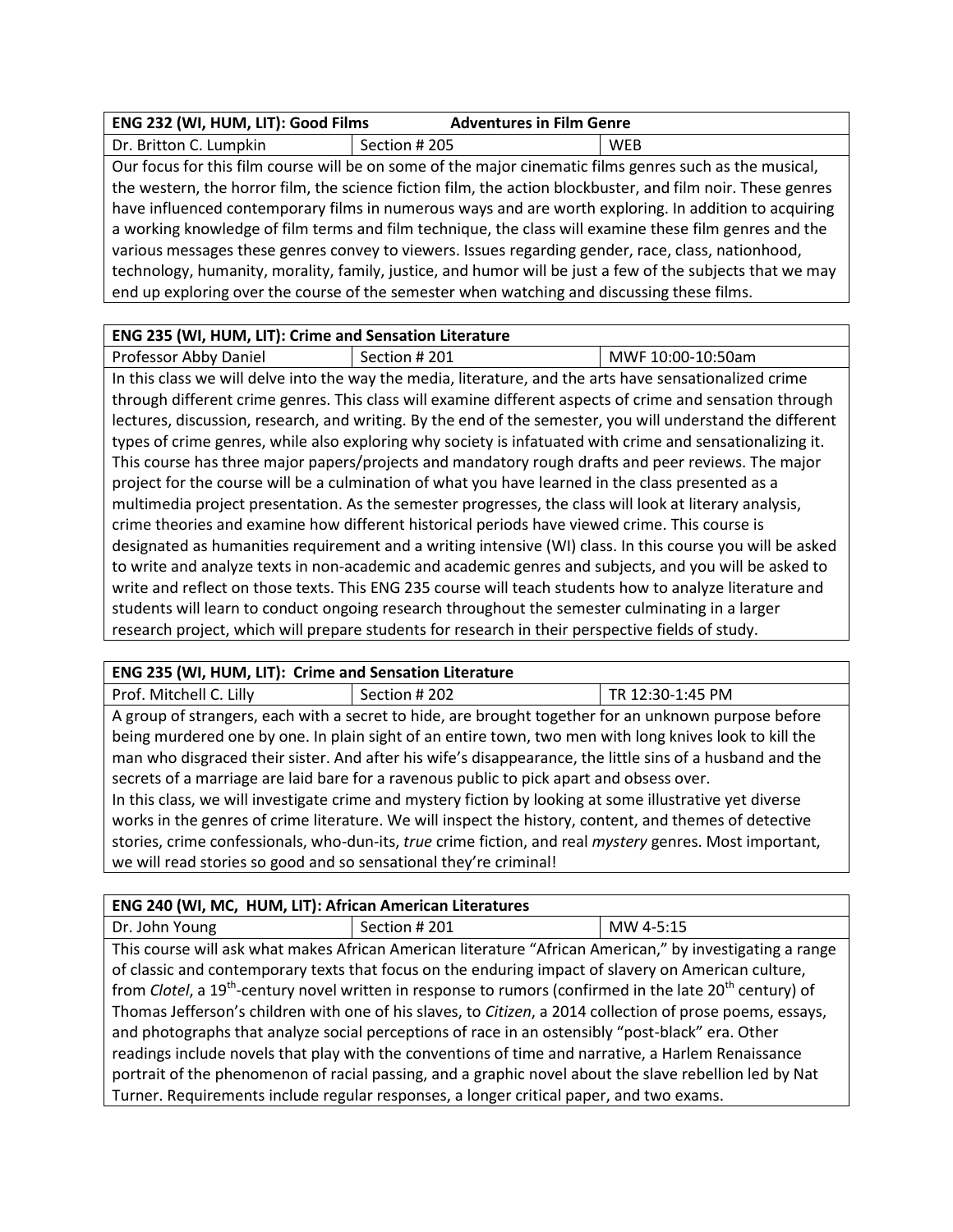### **ENG 241 (WI, MC, HUM, LIT): Ethnic American Literatures**

| Dr. Sarah A. Chavez | Section # 201                                                                                       | $ITR$ 4:00 p.m. $-$ 5:15 p.m. |
|---------------------|-----------------------------------------------------------------------------------------------------|-------------------------------|
|                     | I can imagine nothing more terrifying than an Eternity filled with [neonle] who were all the same T |                               |

"I can imagine nothing more terrifying than an Eternity filled with [people] who were all the same. The only thing which has made life bearable…has been the diversity of creatures on the surface of the globe." ― T.H. White, *The Book of Merlyn*

In this discussion-heavy, seminar-style course, students will study texts from diverse ethnic groups in cultural and historical context. Because it is impossible to cover the depth and variety of the literature of all ethnic groups, this class will narrow in on prose, poetry, plays, and film from Ethnic American writers/artists who self-identify as: Latina/o/Chicana/o, Asian American, African American, and/or Native American. By directing our energies towards these few specific ethnic groups which have deep historical roots in the founding and history of the United States, we will have the opportunity to understand the ways that U.S. literature and culture has been shaped by diversity. Students will also learn the various styles of writing that make up contemporary American literature, many of which have been born out of the influence of ethnic, minority cultures.

### **ENG 242 (WI, HUM, LIT): Women Writers**

| Dr     |  | _______ |                   |  |  |
|--------|--|---------|-------------------|--|--|
| .<br>. |  |         | $\cdot\cdot\cdot$ |  |  |

In this class you will be reading, discussing, and writing about a range of texts by women writers. These texts reflect the diversity of women's lives over the last 200 years. You will be examining how these texts relate to the historical, cultural contexts in which they were written and how they are both a reflection of and reaction to those contexts. You will be examining how these texts depict women's experiences and how they address issues of gender, including how those relate to issues of identity, class, religious background and beliefs, and differing cultural attitudes and beliefs. The main assignments will include informal individual writing and critical thinking activities, online discussion boards, a literary analysis essay, and a web page project.

| ENG 280 (WI, HUM, LIT, cross-listed as RST280): Special Topics: God Talk                                                                                                                                                                                                                                                                                                                                                      |             |               |  |
|-------------------------------------------------------------------------------------------------------------------------------------------------------------------------------------------------------------------------------------------------------------------------------------------------------------------------------------------------------------------------------------------------------------------------------|-------------|---------------|--|
| Dr. Robert H. Ellison                                                                                                                                                                                                                                                                                                                                                                                                         | Section 201 | TR 12:30-1:45 |  |
| Dr. Jeffrey Ruff                                                                                                                                                                                                                                                                                                                                                                                                              |             |               |  |
| "What do we talk about when we talk about God (or the gods, goddesses, divine beings, or what have<br>you)?" Answering that question (or at least trying, anyway!) is the goal of a brand-new team-taught<br>course, to be offered for the first time in Spring 2016. We'll look at texts ranging from sermons and<br>parables to Negro spirituals and rap music, and we'll be joined by a long list of guest speakers: local |             |               |  |
| pastors and rabbis, faculty in other disciplines, perhaps even some current and former students.<br>Answering such a big question requires "all hands on deck," and there won't be any "right" or<br>"wrong" answers; join us and be part of what should be some very interesting and stimulating<br>discussions!                                                                                                             |             |               |  |

| ENG 282 (WI, HUM, LIT): Special Topics: Harry Potter |                                                                                                                                                                                                                                                                                                                                                                                                                                        |               |  |  |
|------------------------------------------------------|----------------------------------------------------------------------------------------------------------------------------------------------------------------------------------------------------------------------------------------------------------------------------------------------------------------------------------------------------------------------------------------------------------------------------------------|---------------|--|--|
| Jill Treftz                                          | Section #201                                                                                                                                                                                                                                                                                                                                                                                                                           | TR 9:30-10:45 |  |  |
| culture antecedents.                                 | Spend your spring semester at Hogwarts! This class will examine J. K. Rowling's seven Harry Potter<br>novels, with particular attention to their literary heritage, intertextual engagement, and cultural impact.<br>Students will hone their close reading techniques as we read the seven novels and will produce an end-<br>of-term project that examines Rowling's adaptation, reconfiguration, or reimagining of her literary and |               |  |  |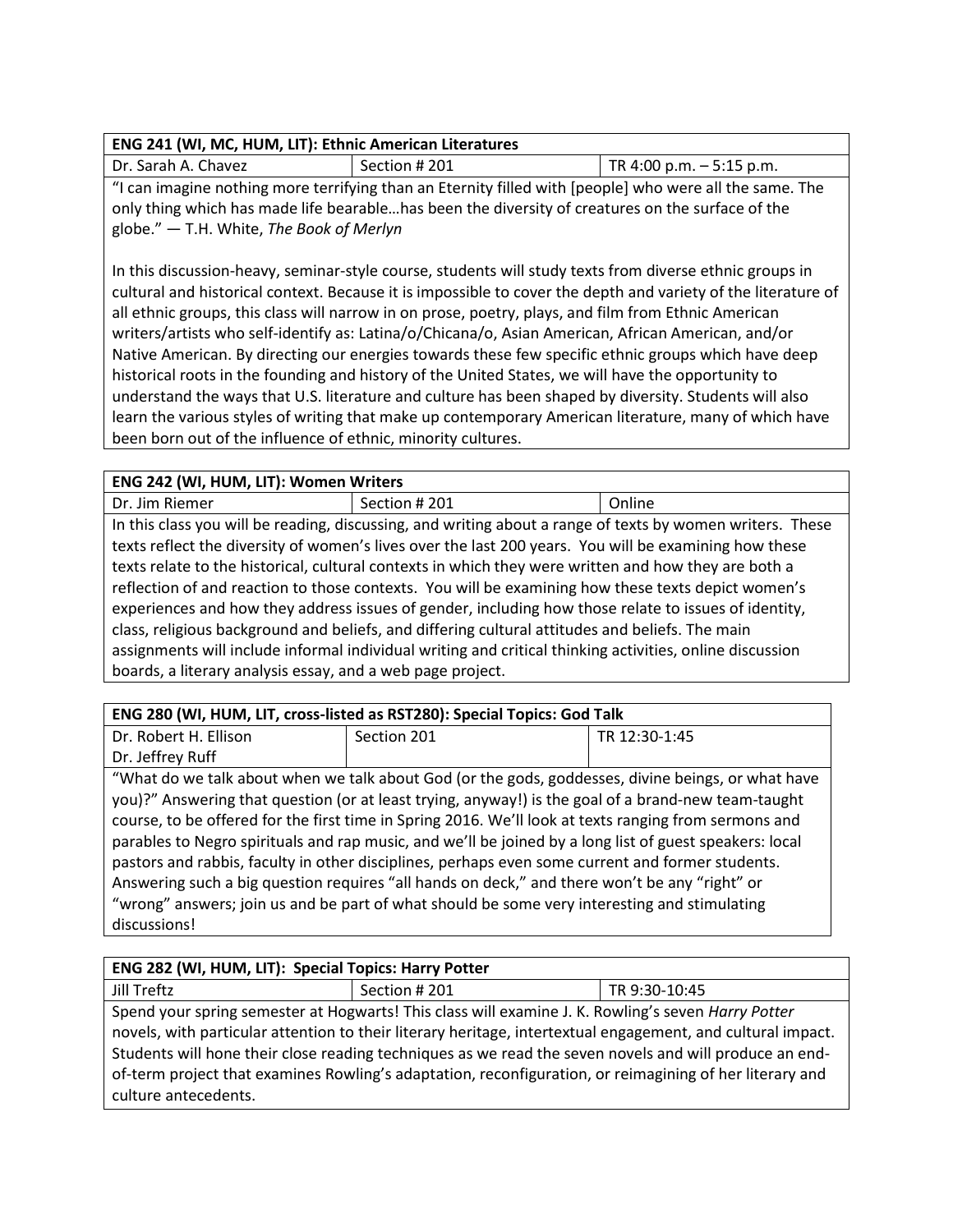# **300-Level Courses**

#### **ENG 344 (WI, HUM, LIT): Introduction to Film Studies**

Dr. Walter Squire Summer Section 201 Section 201 Have you ever wondered how films are made? How do flashes of light accompanied by sound work together to produce riveting stories, some so enchanting that we watch them over and over again? This course will focus upon film form, the artistry that produces the magic of movies. After devoting several weeks to an examination of the elements of film form--mise-en-scène, cinematography, editing, and sound—we will then shift our attention to international film history to provide a fuller picture of the possibilities of cinematic art. Readings from the assigned text *Looking at Movies*, by Richard Barsam and David Monahan, will be supplemented by selected American and international films. Assignments will include low-, medium-, and high-stakes writing (various in-class exercises, weekly viewing responses to films, and a formal analysis of a short film) as well as quizzes and a final exam.

#### **ENG 344 (WI, HUM, LIT): Introduction to Film Studies**

| Dr. Britton Lumpkin                                                                                   | Section 202 | MW 4:00-5:15 |
|-------------------------------------------------------------------------------------------------------|-------------|--------------|
| This course will involve an intensive study of film form (mise-en-scene, cinematography, editing, and |             |              |
| sound) and international film history. Over the course of the semester, we will examine and study     |             |              |
| international films from a number of countries, including France (Beauty and the Beast), Japan        |             |              |
| (Rashomon), Poland (Knife in the Water), and Australia (Walkabout), among others.                     |             |              |

### **ENG 350 (WI, HUM, LIT): Intro to Textual Analysis**

| <b>Prof. Anna Rollins</b> | ۳ | MW 3 |  |
|---------------------------|---|------|--|
| $\theta$                  |   |      |  |

"What's past is prologue."

-William Shakespeare, *The Tempest*

What is a text, and how can we become better, closer readers? How do the texts that we read set the stage for our day-to-day lives? These are the questions that we will take up over the course of the semester. In this course, we will be reading a variety of texts, spanning the course of several centuries, composed in a variety of genres. We will begin the semester reading poetry as anthologized in Eavan Boland and Mark Strand's *The Making of a Poem*. Following our close reading of poetry, we will turn our gaze to the novel, focusing specifically on Mary Shelley's *Frankenstein*. We will then step back in time, reading William Shakespeare's play *The Tempest*, and critical articles about his dramatic work. Finally, we will engage in reading a less-conventional text -- a graphic memoir - specifically, Lila Quintero Weaver's *Darkroom: A Memoir in Black and White*.

### **ENG 350 (WI, HUM, LIT): Introduction to Textual Analysis**

| Dr. Jana Tigchelaar                                                                                         | Section 202                                                                                       | TR 11:00-12:15 |
|-------------------------------------------------------------------------------------------------------------|---------------------------------------------------------------------------------------------------|----------------|
|                                                                                                             | Section 203                                                                                       | TR 4:00-5:15   |
|                                                                                                             | This course will prepare you for further studies in the English major with particular emphasis on |                |
| research, critical reading, and writing skills. Through the close examination of a variety of genres        |                                                                                                   |                |
| (including a graphic novel, Shakespeare's The Tempest, a variety of poetry, and movie adaptations of        |                                                                                                   |                |
| literary texts) and the production of a range of assignments (including shorter explication papers, a       |                                                                                                   |                |
| presentation, a digital artifact, and a research project), you will emerge from this course better prepared |                                                                                                   |                |
| to undertake more intensive independent research and focused courses in your major.                         |                                                                                                   |                |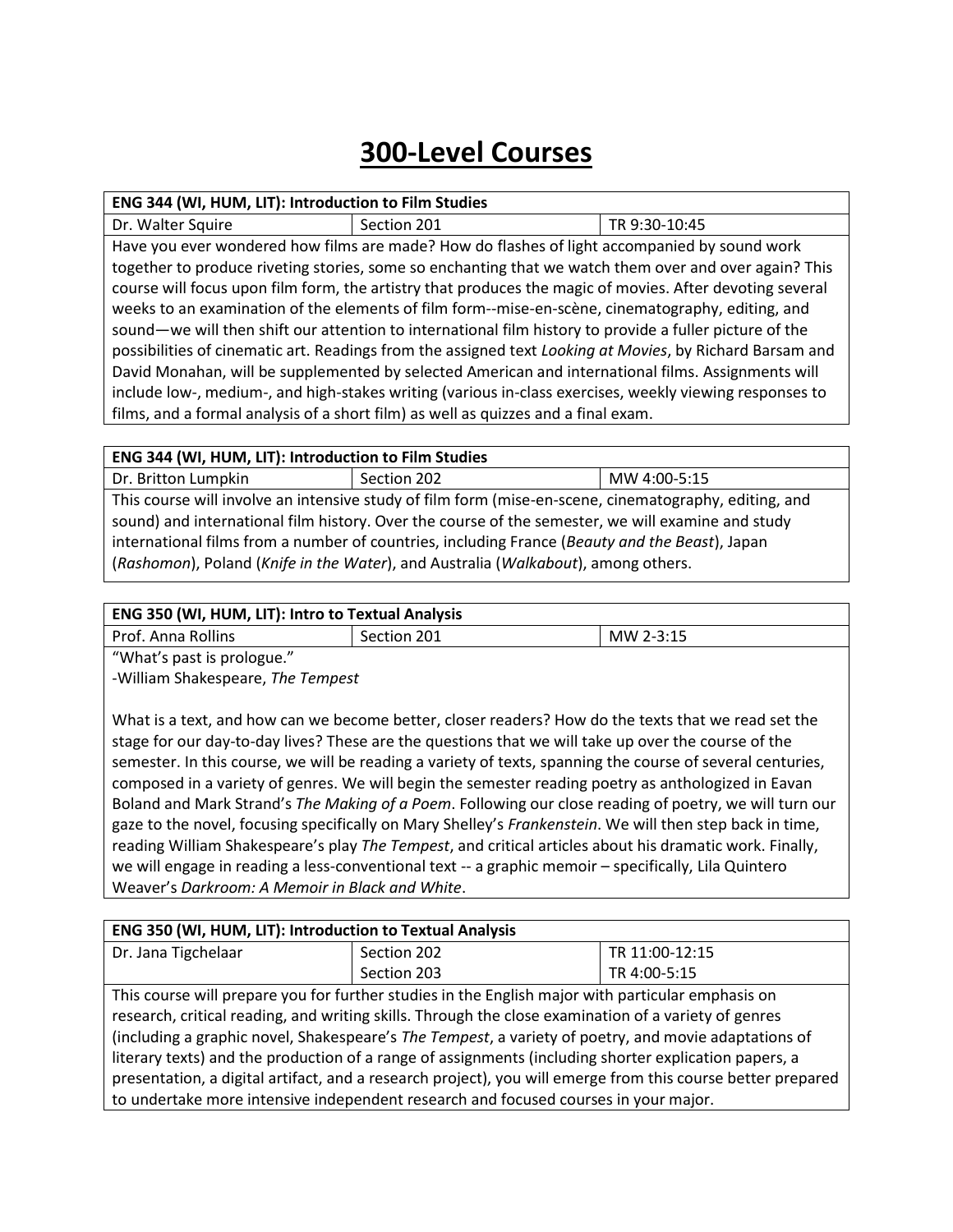### **ENG 355 (WI, HUM, LIT): INTRO TO CRITICAL THEORY**

| _ _ _ _ _ _ _ _ _                                                                                         |               |                |
|-----------------------------------------------------------------------------------------------------------|---------------|----------------|
| Dr. Kristen Lillvis                                                                                       | Section # 201 | TR 11:00-12:15 |
| Don't listen to what your friends say. Critical theory doesn't ruin the experience of reading or watching |               |                |

Don't listen to what your friends say. Critical theory doesn't ruin the experience of reading or watching movies; instead, critical theory gives you more reasons to love your favorite texts.

This course serves as in introduction to the critical theories used to read literature and culture. We will examine a variety of approaches, including formalism, structuralism, poststructuralism, Marxism, postcolonial theory, feminism, queer theory, postmodernism, and posthumanism. After reading texts by major thinkers in these areas, you will choose the theory you would like to apply to a story, poem, song, music video, art piece, film, or video game of your choosing. The original theoretical reading you craft will allow you to hone your close reading and research skills and will prepare you for the work of creating a Capstone (ENG 499) project.

| <b>ENG 355 (WI, HUM, LIT): INTRO TO CRITICAL THEORY</b> |             |              |
|---------------------------------------------------------|-------------|--------------|
| Dr. Daniel Lewis                                        | Section 202 | MW 4-5:15    |
|                                                         | Section 203 | MW 5:30-6:45 |

"He must be theory-mad beyond redemption who, in spite of these differences, shall still persist in attempting to reconcile the obstinate oils and waters of Poetry and Truth" – Edgar Allan Poe

How do we define "literature"? How are texts related to the culture in which they are produced and the culture in which they are read? This class is designed as an introduction to critical theory as it applies to literature and culture. We will survey some of the core texts of modern critical theory using the *Norton Anthology of Criticism and Theory*. We will examine a multitude of approaches, including historical, formalist, archetypal, psychoanalytic, Marxist, reader-response, New Historicist, feminist, postcolonial, American multicultural, structuralist and various post-structuralist perspectives including sexuality and masculinity studies. Major authors will include Derrida, Freud, Lacan, Levi-Strauss, Barthes, Hegel, Marx and Engels, Bakhtin, Foucault, Butler, Cixous, Benjamin, Haraway, Halberstam, Žizek (this is not a complete list).

## **ENG 360 (WI): Introduction to Creative Writing** Professor N. Lawrence Section # 202 TR 11-12:15 The root for poetry is the Greek *poiesis*, to make. This course requires you to make. Without any fluff,

this course is not only writing intensive, but reading intensive as well. This course challenges you to dissect, complicate, translate, decrypt, create, revise, discover, etc., but most of all to engage. The ability to say, in an articulate and meaningful way, why we think a piece of literature behaves the way it does allows us to think critically about the choices we make with our own writing. To be a strong writer we must foremost be strong readers. We act and are acted upon. Consider language too as tools no different than what an artist would use: metaphor is your feathered brush; anaphora is your lacquer; assonance your easel. It is not enough to simply be aware of key literary terms. Focusing on the technical aspects of writing helps you find the language to discuss in constructive ways: how does this poem/story create the meaning that it does?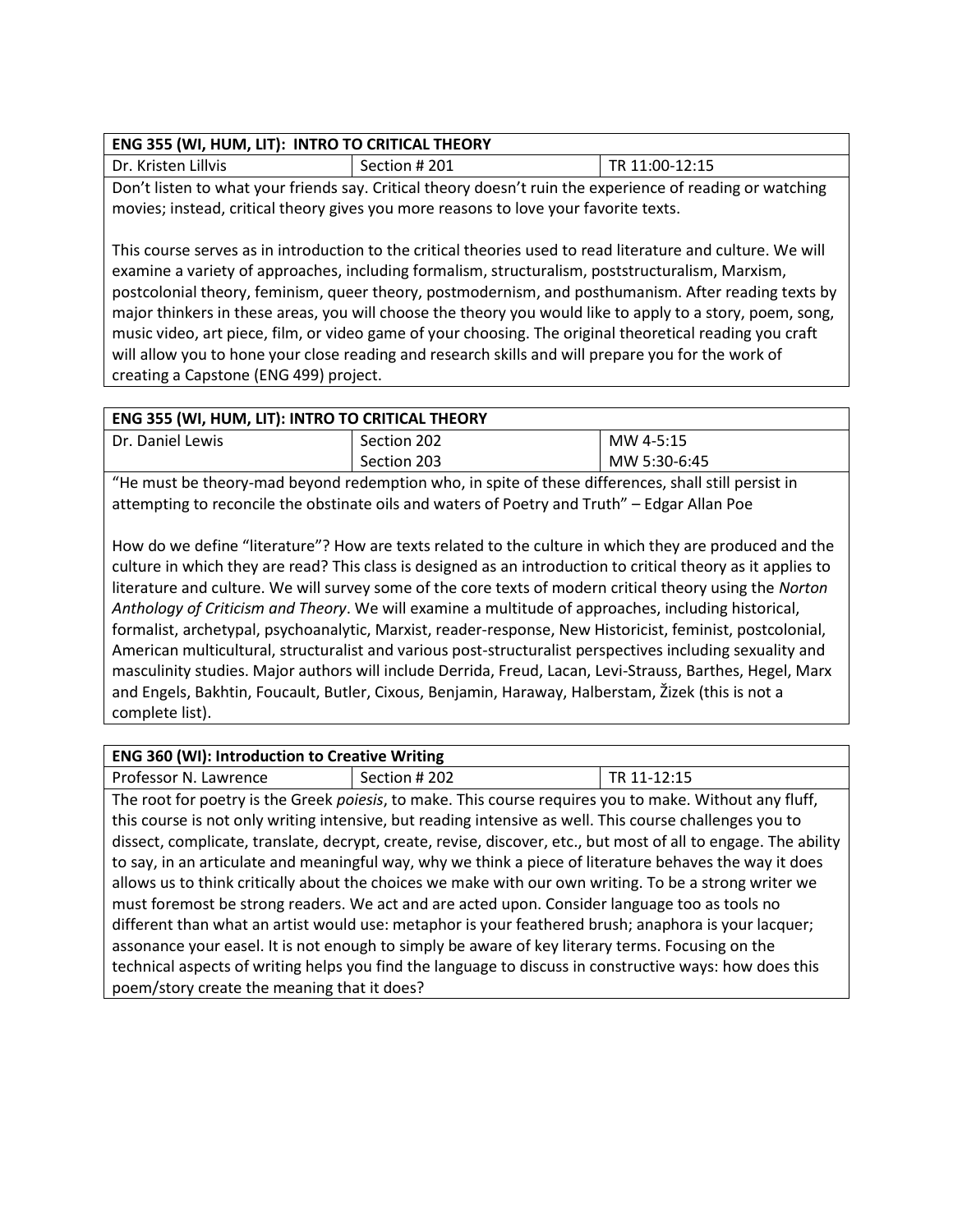| <b>ENG 377: Creative Writing - Poetry</b> |             |                              |
|-------------------------------------------|-------------|------------------------------|
| Dr. Sarah A. Chavez                       | Section 201 | TR $9:30$ p.m. $-10:45$ p.m. |
|                                           |             |                              |

"The soul should always stand ajar, ready to welcome the ecstatic experience." – Emily Dickinson

In this course we will not only build on the craft knowledge begun in English 360 – learning new forms, more genres and styles, techniques for revision – we will also practice poetic awareness, or as Dickenson said it, leaving the "soul [. . .] standing ajar." We will discuss the practice of leaving oneself open to seeing the poetic in the everyday, to paying attention to the fine details of experience, and then using that awareness to write poetry that resonates in contemporary spaces. To aid in this journey, throughout the semester we will be doing a healthy amount of reading contemporary poetry, writing about craft, and of course writing and reading poetry written by students in the class.

| <b>ENG 379 Creative Writing - Nonfiction</b>                                                              |                                                                                                             |               |
|-----------------------------------------------------------------------------------------------------------|-------------------------------------------------------------------------------------------------------------|---------------|
| Dr. Joel Peckham JR                                                                                       | Section #201                                                                                                | TR 12:30-1:45 |
|                                                                                                           | In this intermediate-level creative writing course, students will gain practice writing within the genre of |               |
|                                                                                                           | creative nonfiction. Specifically, students will study and write within the subgenres of the personal essay |               |
|                                                                                                           | and the memoir essay. Along the way, we'll explore—both in our reading and our writing—the ways in          |               |
| which creative nonfiction purposefully borrows techniques and approaches from other genres as it          |                                                                                                             |               |
| attempts to represent truth. We'll also discuss how the published works we'll read for class might inform |                                                                                                             |               |
| a students' work within the genre of creative nonfiction. Note: This class is structured as a workshop,   |                                                                                                             |               |
|                                                                                                           | meaning the bulk of the writing we discuss in class will be student-authored, in addition to our regular    |               |
| discussion of the assigned texts.                                                                         |                                                                                                             |               |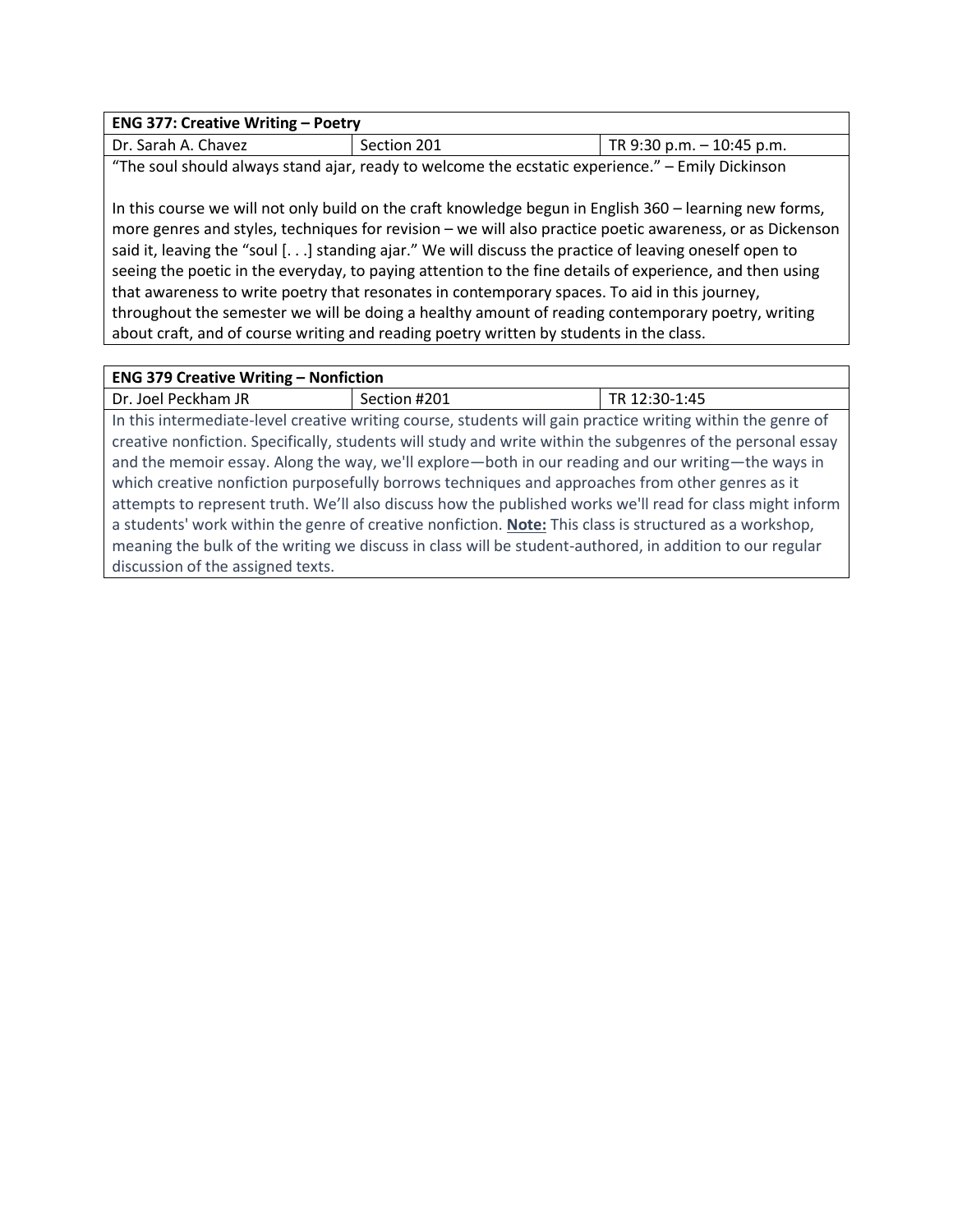# **400-Level Courses**

| <b>ENG 410 (WI, HUM, LIT):</b> | Shakespeare's Comedies, Tragicomedies, and Romances.                                                       |                 |
|--------------------------------|------------------------------------------------------------------------------------------------------------|-----------------|
| Gwenyth Hood                   | Section #201                                                                                               | MWF 10:00-10:50 |
|                                | Through in-depth study of Shakespeare's sonnets and eight of his most famous comedies, students will       |                 |
|                                | gain insight into Shakespeare's society, and into the wisdom and craft with which he portrayed and even    |                 |
|                                | shaped its imagination. Through this, they will gain a sense of his place in English and World literature. |                 |
|                                | Because Shakespeare's plays are meant to be seen and heard, not merely read, there will be frequent        |                 |
|                                | oral interpretation and some performance of scenes. Also, as one of the goals of this Writing Intensive    |                 |
|                                | (WI) course is to improve student writing, there will be in-class freewrites and weekly prompts to focus   |                 |
|                                | thought and practice documentation. Students will also write three short formal essays and a final essay   |                 |
| exam.                          | They will have the opportunity to revise Essay 1 after it is graded. Plays studied include The             |                 |
|                                | Taming of the Shrew, A Midsummer Night's Dream, As You Like it, and Twelfth Night (Comedies), Much         |                 |
|                                | Ado About Nothing, The Merchant of Venice, and Measure for Measure (tragicomedies), and The                |                 |
| Tempest (Romance).             |                                                                                                            |                 |

| ENG 424 (WI, HUM, LIT): American Literature After 1914                                              |              | The Challenge of Freedom                                                                           |  |
|-----------------------------------------------------------------------------------------------------|--------------|----------------------------------------------------------------------------------------------------|--|
| Dr. Joel Peckham JR                                                                                 | Section #201 | TR 9:30-1:45                                                                                       |  |
|                                                                                                     |              | This is a course in American literature after 1914, including such authors as Faulkner, Hemingway, |  |
| Williams, Hughes, Carver, Vonnegut, Morrison and many other masters from the nations greatest       |              |                                                                                                    |  |
| literary flowering. Along the way we will explore modern, post-modern, and contemporary literature, |              |                                                                                                    |  |
| focusing broadly on how these writers explore the challenge of freedom in threatening and rapidly   |              |                                                                                                    |  |
| changing times as the U.S. becomes an global power while its own people struggle for the rights of  |              |                                                                                                    |  |
| citizenship.                                                                                        |              |                                                                                                    |  |
| This is a writing-intensive course, so emphasis will be placed on the close reading and analysis of |              |                                                                                                    |  |

selected literary texts within relevant historical contexts. Students will leave this course more aware of the period's representative literary works and the period's major cultural and artistic movements.

**ENG 428 (WI, I, HUM, LIT): International Literature Explorations of Identifications in Gender and Sexuality**

| Dr.<br>Chavez<br>Sarah A. | #201<br>section. | $-6:45$ p.m.<br>.30 p.m.<br><b>MW</b> |
|---------------------------|------------------|---------------------------------------|
|                           |                  |                                       |

"Tolerance, inter-cultural dialogue and respect for diversity are more essential than ever in a world where peoples are becoming more and more closely interconnected." — Kofi Annan, Former Secretary-General of the United Nations

In this discussion-heavy, seminar-style course, students will study texts that reflect the interconnectedness and multinational relationships and identities made possible through burgeoning technologies. Because it is impossible to cover the depth and variety of all international literature and the many intersections and divergences that exist, as a class we will focus on the ways in which selfidentification, gender, and sex(ualities) are treated in different areas around the world and how the influence of mass media and first world marketing have affected these (inter)national narratives. Students will also be introduced to various styles of writing that both utilize and diverge from familiar Eurocentric modes of storytelling.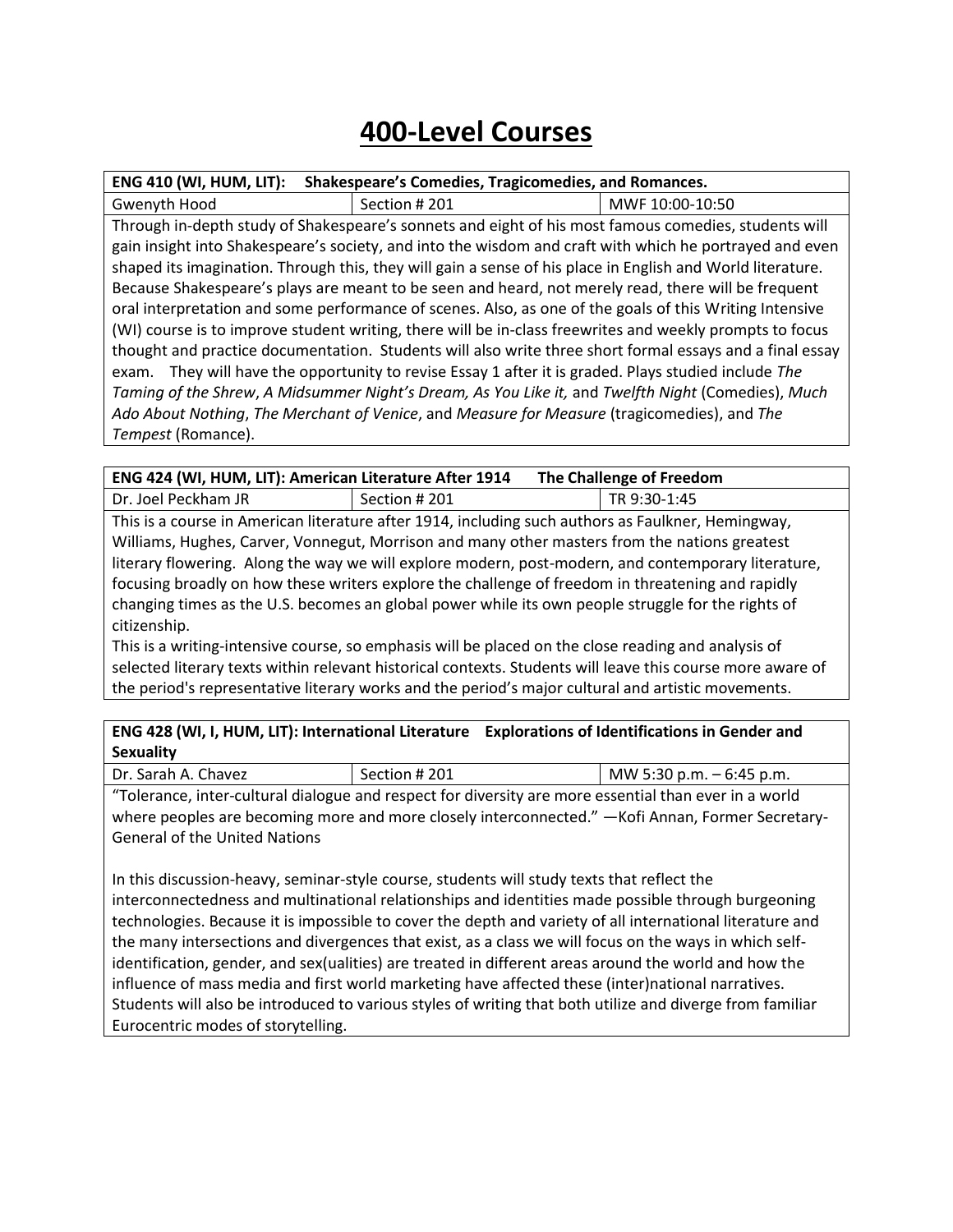| ENG 428 (WI, I, HUM, LIT): International Literature                                               |               |             |
|---------------------------------------------------------------------------------------------------|---------------|-------------|
| Prof. John Van Kirk                                                                               | Section # 202 | ' TR 4-5:15 |
| We will read literary works, mostly novels, by award winning writers from Africa, Asia, and South |               |             |

America. Our goals are to enjoy great writing and to see what insights these works give us into the societies they come from. Not just for English majors; Anthropology, Sociology, Political Science, History, and Geography majors especially welcome. (Non-English majors: Please email Professor Van Kirk at [vankirk@marshall.edu](mailto:vankirk@marshall.edu) to be added to the class.)

### **ENG 430 (WI, MC, HUM, LIT): Young Adult Literature**

| Jill Treftz | Section # 201 | TR 12:30-1:45 |
|-------------|---------------|---------------|
|             | Section # 202 | MW 4:00-5:15  |
|             |               |               |

This class will initially consider some of the origins of YA Lit by looking at Robert Louis Stevenson's *Treasure Island* (1883) and L. M. Montgomery's *Anne of Green Gables* (1910). We will then move to more contemporary examples of fiction for young adults, including a graphic novel (G. Willow Wilson's *Ms. Marvel, Volume I: No Normal*), historical fiction (M. T. Anderson's *The Astonishing Life of Octavian Nothing, Traitor to the Nation, Vol. I: The Pox Party*), fantasy (Malinda Lo's *Ash*), dystopian/postapocalyptic fiction (Katie Coyle's *Vivian Apple at the End of the World*), and several examples of more "realistic" novels (including Sherman Alexie's *The Absolutely True Diary of a Part-Time Indian*, Varian Johnsn's *My Life as a Rhombus*, and Jennie Wood's *A Boy Like Me*). The class will pay particular attention to the ways in which contemporary YA lit tries to incorporate the voices and experiences of individuals who have traditionally been marginalized or excluded from literary studies. This class is particularly invested in discussing ways to incorporate YA Literature into the classroom.

### **ENG 436 (WI, HUM, LIT): Medieval British Literature**

| Kateryna Schray                                                                                                    | Section 201                                                                                             | M 4:00-6:20 |
|--------------------------------------------------------------------------------------------------------------------|---------------------------------------------------------------------------------------------------------|-------------|
| It amazes me that somewhere along the line we decided to classify the period from 500-1100 AD under                |                                                                                                         |             |
|                                                                                                                    | one term - medieval. That's three major language shifts, four radical cultural shifts, and six hundred  |             |
| years of story-telling lumped together under one heading. Don't get me started about folks calling it              |                                                                                                         |             |
| "The Dark Ages" either – that term was invented by smarty-pants Renaissance snobs and drives me                    |                                                                                                         |             |
| crazy $-$ I'll explain why in class. $\odot$ The medieval period of British Literature is easily among the richest |                                                                                                         |             |
| in Western history, bringing into the world a myriad of genres and themes and verse forms as well as               |                                                                                                         |             |
| memorable characters and archetypal plots. We'll indulge in some terrific stories, look at some of the             |                                                                                                         |             |
| original language of our texts, and spend a third of our time out of our seats experiencing some aspect            |                                                                                                         |             |
|                                                                                                                    | of each work. Best of all, we'll make connections between these old texts and things that are happening |             |
| in our world RIGHT NOW. My hope is that you'll find an assignment in this course that meets your                   |                                                                                                         |             |
| interests as future teachers, creative writers, editors, publishers and/or scholars.                               |                                                                                                         |             |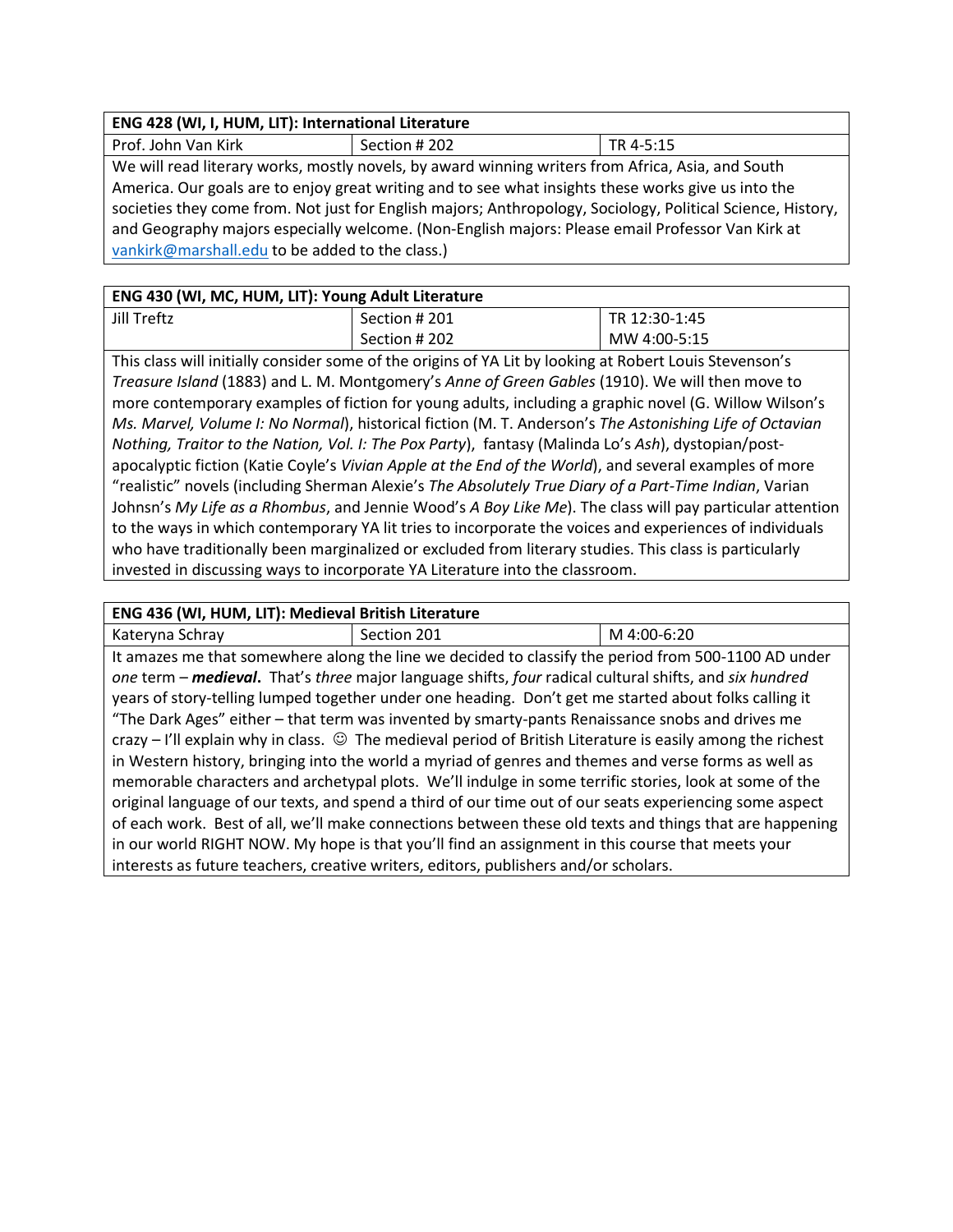| ENG 440 (WI, HUM, LIT): Advanced Study in Film Speculative Film: Fantasy, Horror, & Science Fiction |             |                     |
|-----------------------------------------------------------------------------------------------------|-------------|---------------------|
| Dr. Walter Squire                                                                                   | Section 201 | $\perp$ T 4:00-6:20 |

This course will examine speculative film, which encompasses the genres of fantasy, horror, and science fiction. While we will consider how those three genres are separate from one another, we will also examine the degree to which speculative films tend to be cross-generic. In addition to assessing films of several nations from the perspective of genre, we will explore subject matter and themes which tend to draw together fantasy, horror, and science fiction. Specifically, we will consider how the assigned films present illness, invasion, and monstrosity. Viewing and discussion of feature-length films will be supplemented with numerous selections from film critics and theorists. The course will culminate with each member producing a major essay which either examines how a specific speculative film other than those assigned is cross-generic or presents illness, invasion, and/or monstrosity. Selected films will include *Harry Potter and the Prisoner of Azkaban*, *The Secret Garden*,

*Enchanted*, *Avatar*, *Metropolis*, *Frankenstein*, *28 Days Later*, *The Others*, *Alien*, *District 9*, *The Matrix*, and *The Dark Knight*.

### **ENG 476: Structures of the English Language**

| .              |               |                      |
|----------------|---------------|----------------------|
| Joni Magnusson | Section # 201 | TR 11:00-12:15 (201) |
|                | Section # 202 | <b>Online (202)</b>  |

English 476 is a study of the structures of English grammar, including parts of speech and punctuation, and of the forms and functions of these grammatical structures. This course investigates how the structures of English grammar are used, learned, and taught by speakers/writers and gives students a deeper understanding of the English language through examination of a variety of special topics related to the structure of English, including language acquisition, English language learning, dialect variation, code-switching, and the history of English. This course also allows students to analyze how an understanding of each of these special topics informs and affects English education practices and prompts them to generate philosophies of grammar teaching and learning.

### **ENG 480 (WI, HUM, LIT): Special Topics: The Hunger Games**

Dr. Hilary Brewster **Section # 201** Section # 201 Tuesday 4:00-6:20

This course examines the source material, novels, and cinematic adaptations of Suzanne Collins's wildly popular YA trilogy, *The Hunger Games*. Special attention will be paid to issues of class, gender, and politics, as well as ethical implications of the narrative and its adaptation into another medium. Students need not to be already familiar with the texts, but this class moves beyond fandom into critical analysis. Assignments include several interpretive responses papers, scene analysis papers, and a final paper or project. This is the final time this course will be offered—may the odds be ever in your favor.

### **ENG 481 (WI, HUM, LIT): Tolkien and Friends (& "Enemies")**

Dr. Timothy J. Burbery Section # 201 TR 12:30-1:45 This course will examine friendship in J.R.R. Tolkien's life and work. There are many examples of it, including the close bonds between Frodo, Sam, Merry, and Pippin in *The Lord of the Rings*; the relationship of Frodo and his uncle Bilbo; the unlikely Fellowship of the Nine in *LOTR;* and Tolkien's long-standing friendships with C.S. Lewis and the other Inklings. We will read portions of *Lord of the Rings* and *The Silmarillion*, as well as other authors/works connected to Tolkien such as *Beowulf*, Lewis, Norse mythology, Jorge L. Borges, and Joanne Harris's novel *The Gospel of Loki*. In addition to considering friendship as a literary theme, we'll also examine some of Tolkien's "enemies," that is, writers like Borges and Harris whose vision, though superficially similar to his, in fact differs considerably from it. Critical and creative assignments.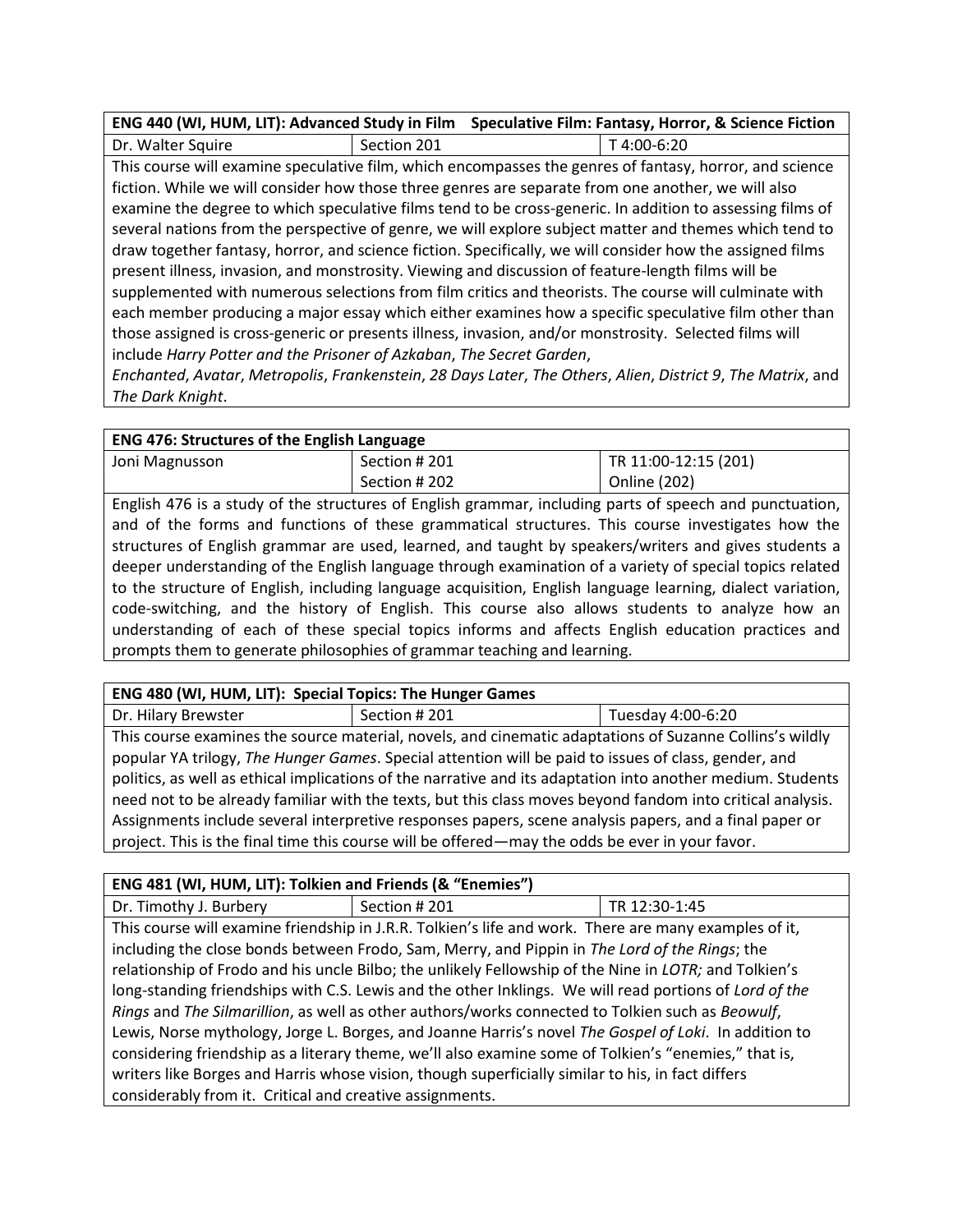| ENG 482 (WI, HUM, LIT): Special Topics: Twisted Nonfiction |
|------------------------------------------------------------|
|------------------------------------------------------------|

| Dr. Rachael Peckham                                                                                     | Section #201                                                                                               | MW 2:00-3:15 |
|---------------------------------------------------------------------------------------------------------|------------------------------------------------------------------------------------------------------------|--------------|
| This special topics course examines recent scandals and controversies in memoir that have rocked the    |                                                                                                            |              |
| genre of creative nonfiction, testing its boundaries and the reader-writer contract—an implicit         |                                                                                                            |              |
|                                                                                                         | understanding that the writer of nonfiction is telling the truth. We'll look at select "false memoirs" and |              |
| other works that provoke difficult questions and, often, strong reactions in the reader. Along the way, |                                                                                                            |              |
| students will compose their own purposefully "twisted" nonfiction pieces, exploring their own           |                                                                                                            |              |
| relationship to the <i>truth</i> , as they confront it on the page.                                     |                                                                                                            |              |

### **ENG 482 (WI): Special Topics: Screenwriting**

| Professor lan<br>202<br>2.4F<br>- TR 1<br>Nolte<br>ን:00-<br>Section<br>ں ⊥ ، ب<br>_ _ _ _<br>_____ |  |  |
|----------------------------------------------------------------------------------------------------|--|--|
|                                                                                                    |  |  |

In this course, we will write screenplays for short films. We will study professional screenplay formatting and structure and how to tailor storytelling for the screen. We will study a published screenplay and the completed film to understand the connections between screenwriting and film production. We will write screenplay exercises that focus on dialogue and visual storytelling, screenplays for five minute shorts, and screenplays for longer twenty minute shorts. We will explore the challenges and benefits of writing for zero-budget or student productions. We will also explore film festivals and screenwriting contests as a venue for our screenplays and method of networking with other filmmakers.

| ENG 483 (WI, HUM, LIT): Special Topics: George Eliot                                                       |             |              |
|------------------------------------------------------------------------------------------------------------|-------------|--------------|
| Dr. Daniel Lewis                                                                                           | Section 201 | $Tth 2-3:15$ |
| "What do we live for, if it is not to make life less difficult to each other?" - George Eliot, Middlemarch |             |              |

Secret pasts, romance, mysterious orphans, strong female characters, criminal activity, and so, so many characters who are in love with each other, but can't quite admit it. In this course, we will experience the novels of George Eliot (pen name of Victorian-era author, Mary Ann Evans). Eliot used a male pen name to ensure her works were taken seriously in an era when female authors were usually only associated with romantic novels.

We will be reading *The Mill on the Floss* (1860), *Silas Marner* (1861), *Middlemarch* (1872), and assorted short fiction and essays, including her famous essay, "Silly Novels by Lady Novelists."

| ENG 483 (WI, HUM, LIT): Special Topics: Shakespeare for High-School Teachers                             |                                                                                                           |        |
|----------------------------------------------------------------------------------------------------------|-----------------------------------------------------------------------------------------------------------|--------|
| Kateryna Schray                                                                                          | Section 202                                                                                               | Online |
|                                                                                                          | I am so ridiculously excited about this class - I wish we were doing it now! Those italicized words are   |        |
|                                                                                                          | significant. Even though we'll meet online, this class will depend on the regular interaction between     |        |
|                                                                                                          | you and me and you and our classmates, and we'll be doing things as often as we'll be reading things.     |        |
|                                                                                                          | When you log into our course, you will see that it is divided into four units and that each unit consists |        |
|                                                                                                          | of ten sessions. Your job will be to read the contents of each session and all of the attachments and     |        |
|                                                                                                          | then respond to a prompt. The first five sessions of each unit will be similar to what a standard         |        |
| Shakespeare course covers, while the remaining five sessions will focus on how to teach that material    |                                                                                                           |        |
| in meaningful and engaging ways to high school students. We'll read the plays most commonly taught       |                                                                                                           |        |
| in U.S. high schools - Macbeth, Romeo and Juliet, and Hamlet- and look at the current scholarship on     |                                                                                                           |        |
| teaching Shakespeare, assess a wide variety of teaching resources, and explore best practices            |                                                                                                           |        |
| regarding film versions of the plays. Here's the best part: we'll have lots of input from WV high school |                                                                                                           |        |
| teachers currently teaching these plays, and you will leave this course eager to teach Shakespeare.      |                                                                                                           |        |